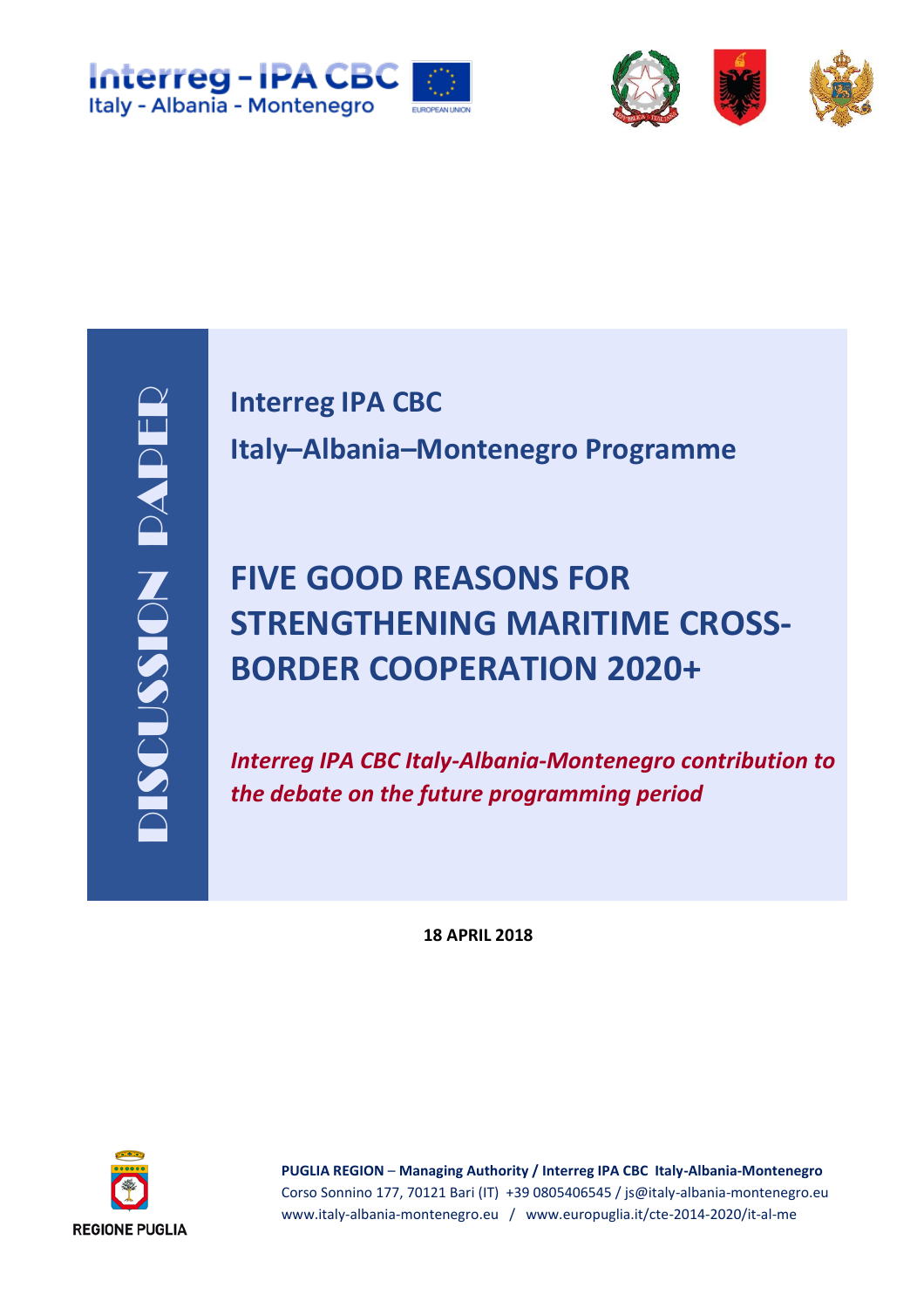

#### **The Interreg IPA CBC Italy-Albania-Montenegro key facts and figures**

| Programme eligible area: 66.365 km2         |                                                                                                                                                    |  |
|---------------------------------------------|----------------------------------------------------------------------------------------------------------------------------------------------------|--|
| Programme population: 7.805.809 inhabitants |                                                                                                                                                    |  |
| <b>Eligible area:</b>                       |                                                                                                                                                    |  |
| Italy:                                      | <b>PUGLIA REGION: provinces</b>                                                                                                                    |  |
|                                             | of Bari, BAT Barletta-Andria-                                                                                                                      |  |
|                                             | Trani, Brindisi, Foggia, Lecce,                                                                                                                    |  |
|                                             | Taranto                                                                                                                                            |  |
|                                             | <b>MOLISE REGION: provinces</b>                                                                                                                    |  |
|                                             | of Campobasso and Isernia                                                                                                                          |  |
| Albania:                                    | The entire country                                                                                                                                 |  |
| <b>Montenegro:</b>                          | The entire country                                                                                                                                 |  |
| <b>4 PRIORITY AXES:</b>                     | 1. Strengthening the cross-border cooperation and competitiveness of<br><b>SMEs</b>                                                                |  |
|                                             | 2. Smart management of natural and cultural heritage for the<br>exploitation of cross border sustainable tourism and territorial<br>attractiveness |  |
|                                             | 3. Environment protection, risk management and low carbon strategy                                                                                 |  |
|                                             | 4. Increasing cross-border accessibility, promoting sustainable transport<br>service and facilities and improving public infrastructures           |  |
| <b>Total budget:</b>                        | EUR 92,707,558.00                                                                                                                                  |  |
| <b>Co-financing:</b>                        | Instrument for Pre-accession (IPA) at a rate of 85%                                                                                                |  |

**New Little**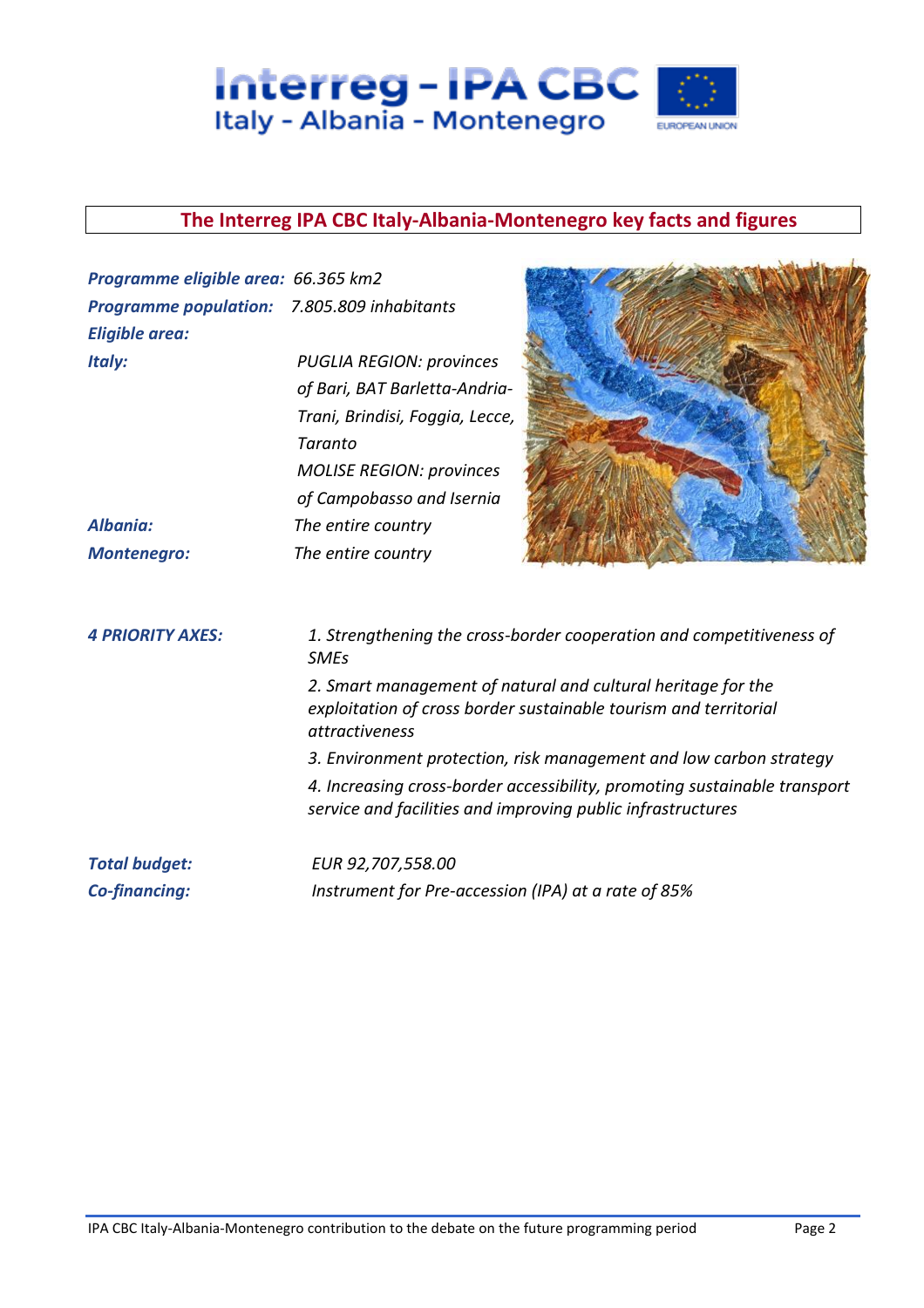

#### *Introduction*

The main objective of this discussion paper is to provide useful inputs to all stakeholders concerned by the future of the territorial cooperation, in particular of the maritime and Interreg IPA cross-border cooperation between Member States and Pre-Accession Countries. This is a contribution by the Interreg IPA CBC Italy-Albania-Montenegro Programme to the on-going debate on the 2021–2027 programming period. This does not represent the official position of any specific institution or country, but it reflects on the practice of programme managers.

This discussion paper builds on the work of the Interreg Italy-France Maritime Programme, which is acknowledged and used as a basis. This paper was developed by the Interreg IPA CBC Italy-Albania-Montenegro Managing Authority and Joint Secretariat, as well as it was discussed by the Members of the Programme Joint Monitoring Committee meeting in Podgorica on 18 April 2018, which strongly support its key messages.

Accordingly, the Interreg IPA CBC Italy-Albania-Montenegro joins the Italy-France Maritime programme in the intention to fill in a gap of the "Cross Border Review" launched by the EC in 2015, in which obstacles to cross-border cooperation were analysed only for terrestrial borders, thus neglecting maritime borders. In addition, the Interreg IPA CBC Italy-Albania-Montenegro would like to stress some of the specificities of the cooperation with Pre-Accession countries. While doing this, also the Interreg IPA CBC Italy-Albania-Montenegro would like to provide arguments adding to those of the Cross-Border Review and to the Interreg Italy-France Maritime Programme, that demonstrate the need for Interreg IPA and maritime cross-border cooperation after 2020. This in addition to and to complement the transnational sea basin cooperation, also while counteracting the tendency of on-going 2020+ debate to completely exclude bilateral maritime cooperations in favour of wider sea basin perspectives.

Moreover, the Interreg IPA CBC Italy-Albania-Montenegro would like to stress how cross-border maritime cooperation also provides for strong synergies with the EU macro-regions. In particular, the Interreg IPA CBC Italy-Albania-Montenegro widely builds on and contribute to the EU Strategy for the Adriatic and Ionian Region, as all its priorities and most, if not all, projects are already aligned with and contribute to the goals of the Strategy. At the same time, the cross-border cooperation allows to focus on the specificities of a single maritime border within the Adriatic-Ionian sea basin, thus complementing the EUSAIR.

All in all, the Interreg IPA CBC Italy-Albania-Montenegro joins the Interreg Italy-France Marittime Programme in formulating 'recommendations' for the future of cross-border maritime cooperation out of the "five good reasons" identified.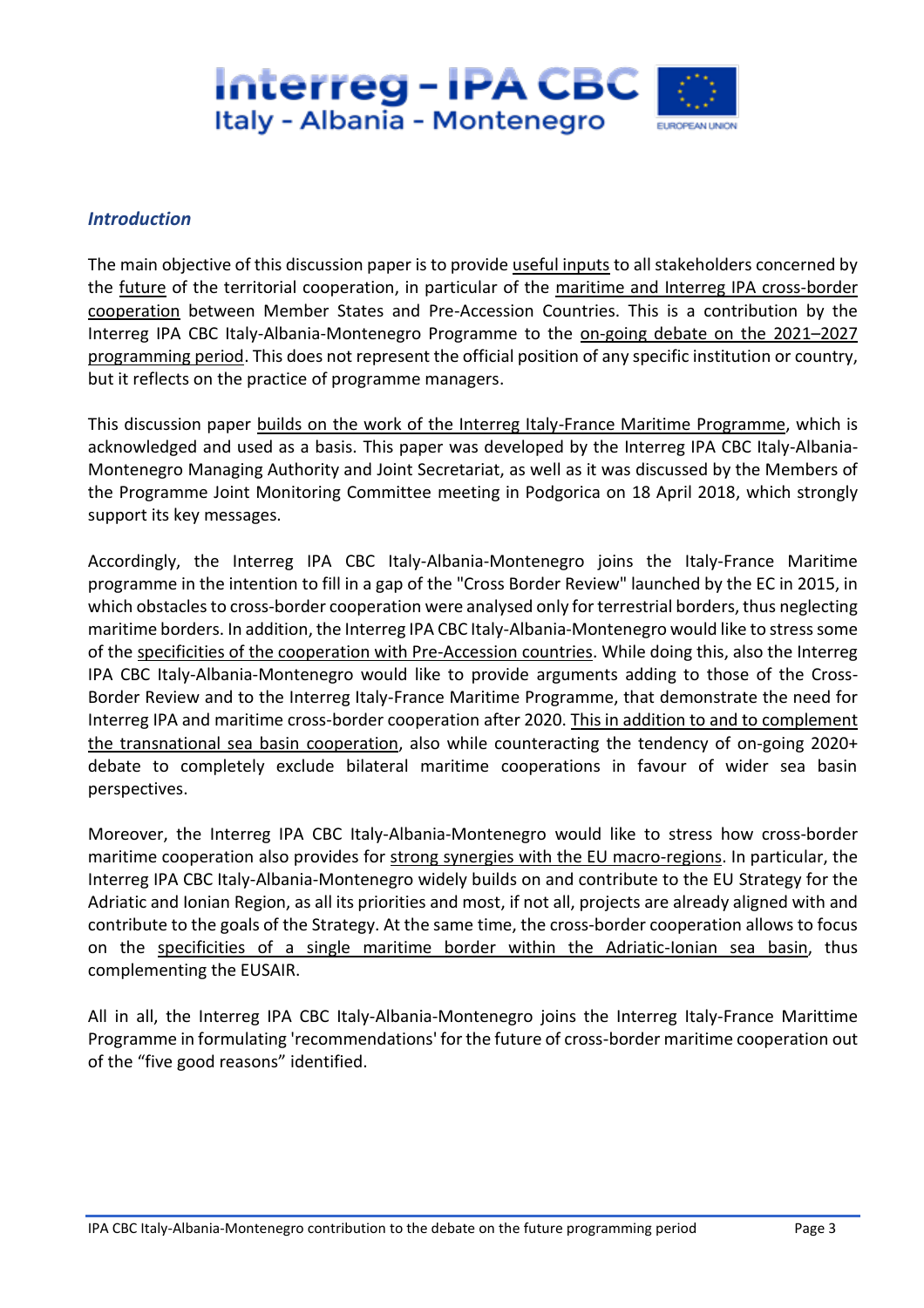

#### **1 ST GOOD REASON:**

**JOINTLY MANAGING MARITIME RISKS AND MARITIME ENVIRONMENT**

**The obstacle** 

Natural and man-made hazards do not know national borders. The challenge of the maritime border makes it extremely difficult for local and national authorities to jointly assess and mitigate risks, as well as to cooperate in case of disasters, which threaten countries sharing a single maritime border.

The maritime cross-border environment is fragile and exposed to risks such as coastal erosion, floods, fire risk, oil spilling, emergencies at sea, etc. More generally, the maritime environment and the water is a common resource, which needs to be preserved together. All of these challenges may be only faced together.



Only cross-border cooperation may:

- make it possible for the authorities of few countries to cooperate on concrete projects, such as on common infrastructures, facilities and procedures, more efficiently than among several countries of the entire sea basin;
- make it possible for a limited number of authorities to effectively share risks and disaster management structures,
- strengthening a more rational and joint use of management and water resources;
- raise awareness of stakeholders about the need to prevent disasters jointly across a maritime border;
- set up joint monitoring tools of natural and man-made risks, such as early warning systems;
- create networks of authorities in charge of maritime safety, for exchanging good practices and building knowledge of the operators;
- develop joint protocols and common practices for the protection of the maritime environment;
- develop common facilities and procedures for the low-carbon economy, including common energy efficiency plans and regulations;
- facilitate joint management of energy and digital networks, focused on only two or few countries, more effectively than for a whole sea basin.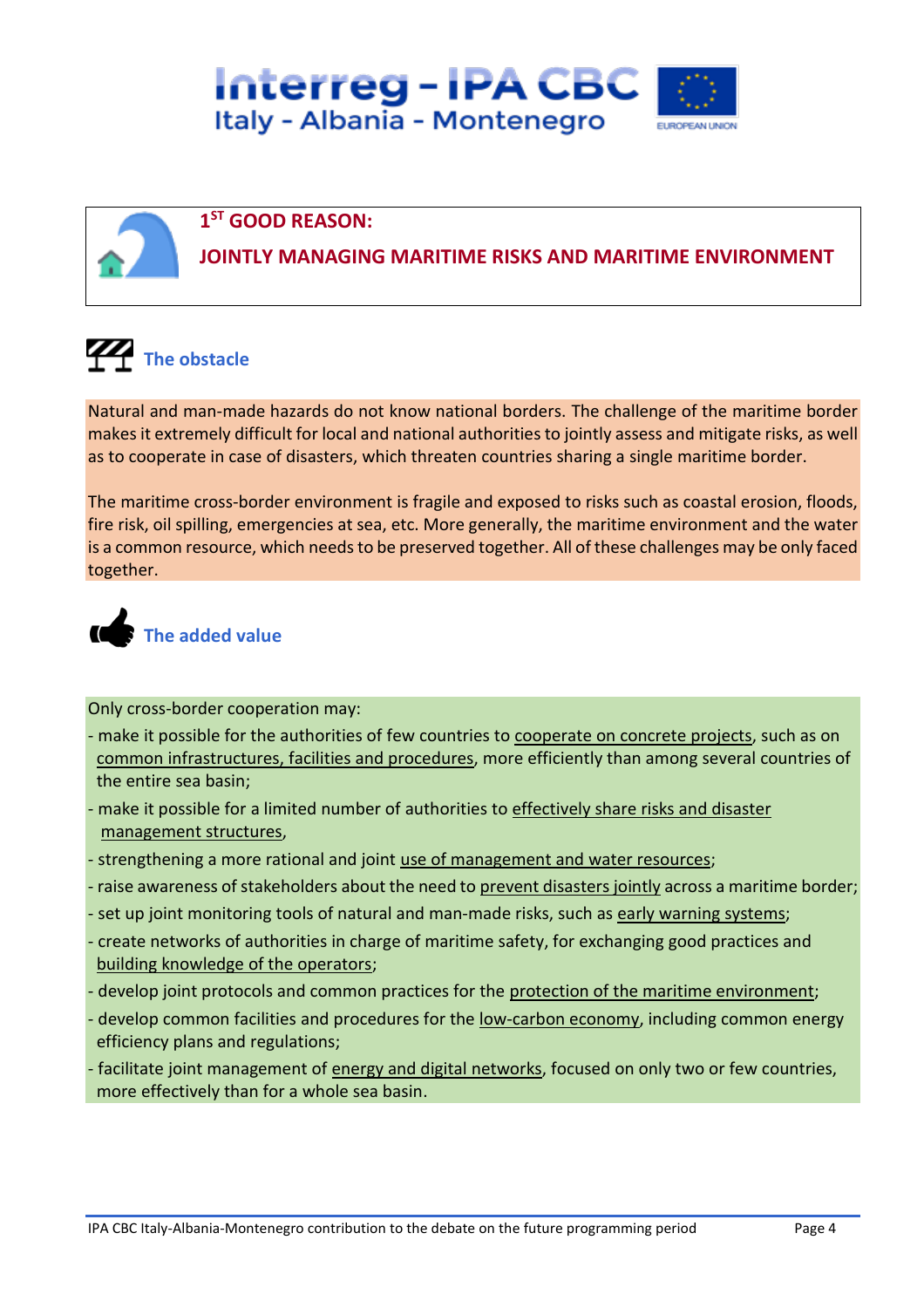



Some illustrative examples from the 2014-2020 Interreg IPA CBC Italy-Albania-Montenegro programme for this topic: The project 3 WATCH OUT improves the management of natural risks in the cross-border areas between Italy, Albania and Montenegro, from risk prevention to cooperation in case of disasters project, but also the project **FLAT**, which strengthens capacities of rescue services and creates integrated risk management plans in case of floods and landslides affecting the cross-border area. ADRINET improves management of marine resources, while combining the efforts of scientists, decision-makers, fishermen and citizens of the cross-border area. In the same way, the project **BLUE** LAND improves the protection of the coastal environment and water landscapes of the cross-border area through new management models, involving institutions, businesses, scientists and citizens. In the low-carbon sector, the project REEHUB increases energy efficiency of public buildings of the crossborder area, through a network of hubs, where building managers are trained on energy-efficiency measures.



**2 ND GOOD REASON: MAKING CROSS-BORDER MARITIME AREAS MORE ACCESSIBLE**



To overcome the obstacle of the maritime border is a huge challenge as such. Even more in the Southern Adriatic cross-border area between Italy, Albania and Montenegro:

- many areas are scarcely accessible, especially some coastal areas and their mainland. Key linkages between major cities, as well as between key transport hubs and inland areas are either missing, or lagging behind, or available only during some seasons;
- Maritime linkages to TEN-T networks nodes, as well as inland areas' access to TEN-T nodes, are also still missing;
- administrative and legal instruments, enabling these areas to overcome this major obstacle are lagging behind.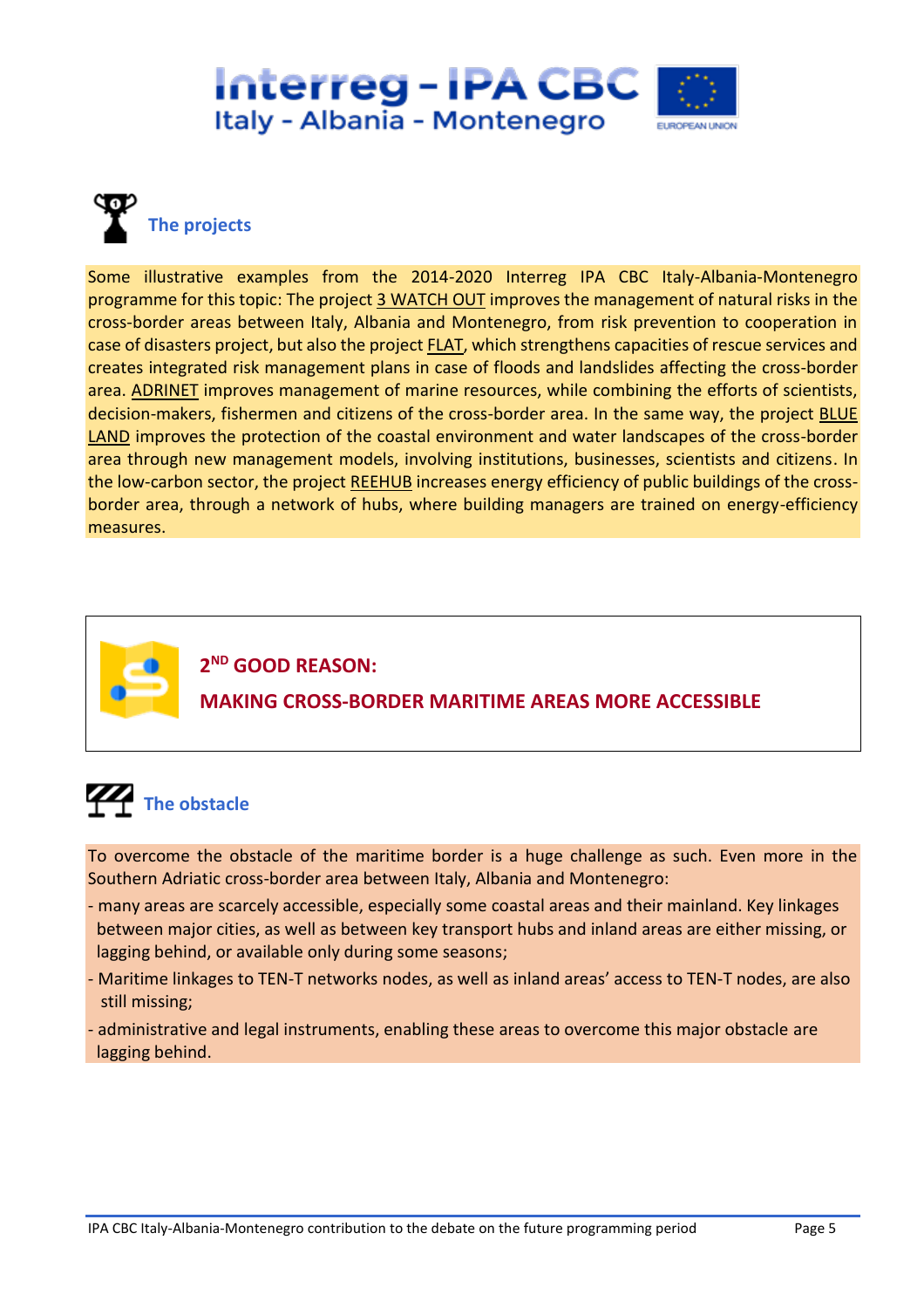



#### **The added value**

Only cross-border cooperation may:

- allow countries sharing a cross-border maritime area to cooperate on transport routes connecting only two-three countries, in the planning and implementing phase, thus complementing transport links set at EU or Sea Basin level;
- establishing the legal setting for sharing common bilateral or trilateral transport facilities for goods and passengers, more effectively than among many countries of the same sea basin;
- develop a new conceptual dimension of territorial continuity, across countries sharing a common sea, which complements the national dimension;
- enable a joint bilateral or trilateral planning by local institutions of the countries concerned, for new and improved multi-modal cross-border connections, in compliance with State Aid rules and TEN-T linkages, as well as establishing missing maritime links to TEN-T nodes;
- enable testing of pilot actions to increase cross-border accessibility between two or three countries (maritime and air links).

## **The projects**

Some illustrative examples from the 2014-2020 Interreg IPA CBC Italy-Albania-Montenegro programme for this topic: The ON CLOUD NINE project has the ambitious objective to increase the accessibility in the region, especially through new direct air links between two countries of the crossborder area, while tackling also the connections to the air hubs. The project SAGOV enables local and national authorities of the cross-border area to coordinate the planning of passengers and freight transport routes within the cross-border area, while the project PORTS paves the way to new transport links for passengers and goods between key harbours of the cross-border area.



#### **3 RD GOOD REASON:**

**JOINTLY ENHANCING SUSTAINABLE GROWTH OF MARITIME AREAS**



The cross-border dimension of small-medium enterprises (SMEs) in the maritime sector and in all sectors connected to economy of the maritime area is not yet sufficiently exploited as opportunity for joint growth of the territories. Also here the maritime border makes it more difficult for SMEs to fully take advantage of these opportunities. The Southern Adriatic, in the framework of wider Sea Basin area, has a great potential, especially for the growth of blue and green technologies, as it is demonstrated by increasing cross-border investments by the SMEs. Joint measures in favour of the local economy, thus contrasting unemployment and migration of younger population are needed in this cross-border maritime areas.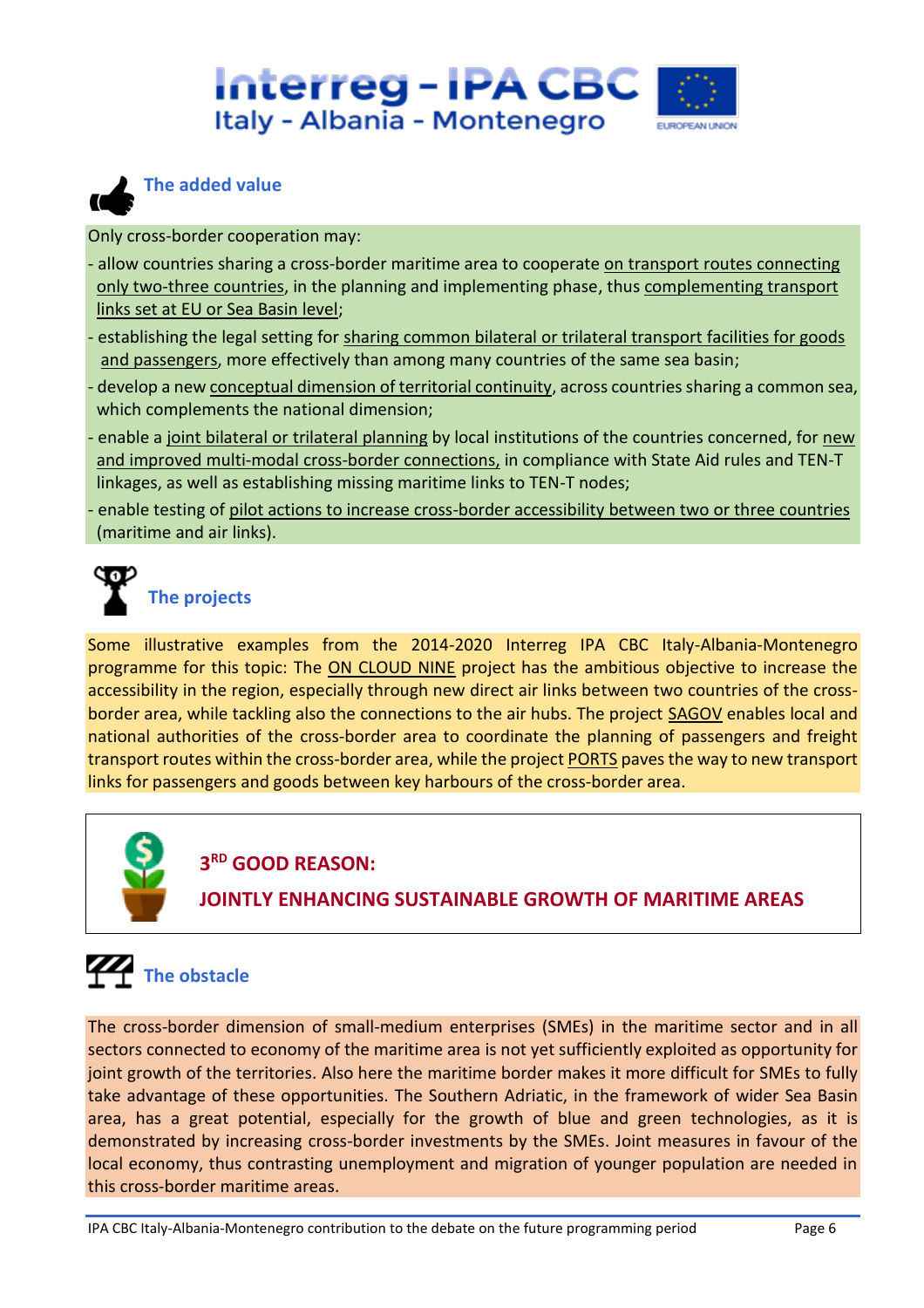



#### **The added value**

Only through cooperation small-medium enterprises of the area may effectively joint forces to face the challenges of globalization and may lead to sustainable economic growth for the area. In this way, they may attract investments and create job opportunities, while supporting young people, who want to stay in the area.

Only the cross-border cooperation may:

- enable cooperation of public authorities and civil society organisations on concrete facilities and support services for SMEs across one single maritime border, more effectively than among many countries of the same sea basin;
- promote cooperation and cross-fertilisation of small-medium enterprises, especially in the blue economy and on innovative sectors (e.g. maritime biotechnologies, nautical tourism, diversified touristic offer, agro-food technologies, heath care, social innovation, etc.);
- supporting cooperation among authorities responsible for vocational training of two or few countries, in order to enhance capacity building and exchange of good practice;
- Enhance **SMEs internationalization** through innovative cross-border services;
- Support the cross-border touristic sector, while valorizing natural and cultural sites of the crossborder area.



### **The projects**

Some examples from the 2014-2020 Interreg IPA CBC Italy-Albania-Montenegro programme for this topic: The project FILA improves the efficiency and innovation of agro-food micro and small-medium enterprises of the cross-border area, which have common challenges and potentials, while creating fertile cooperation between scientists, institutions and enterprises. The project INNOTOURCLUST improvesthe capacity of businesses and institutions of this area to attract and fidelise tourists, through new services, innovative products and cooperation opportunities. The project WISHFUL develops new and common targeted touristic services, as well as health care services for tourists with special needs in the cross-border area. REGLPORTS promotes year-long tourism in the cross-border area, while developing a broader nautical tourism offer.

#### **4 TH GOOD REASON:**

#### **MAKING THE MOST OF THE COMMON CULTURAL ROOTS**

## **The obstacle**

Maritime borders are not only a physical barrier, but even more a mindset obstacle, even though common cultural roots strongly connect the two sides of the Southern Adriatic. Crossing the maritime border to meet and cooperate does not always happen automatically, it needs more time, energy, therefore more funding. Even though younger generations are more mobile, the cultural and linguistic barriers still divide countries sharing a common maritime border.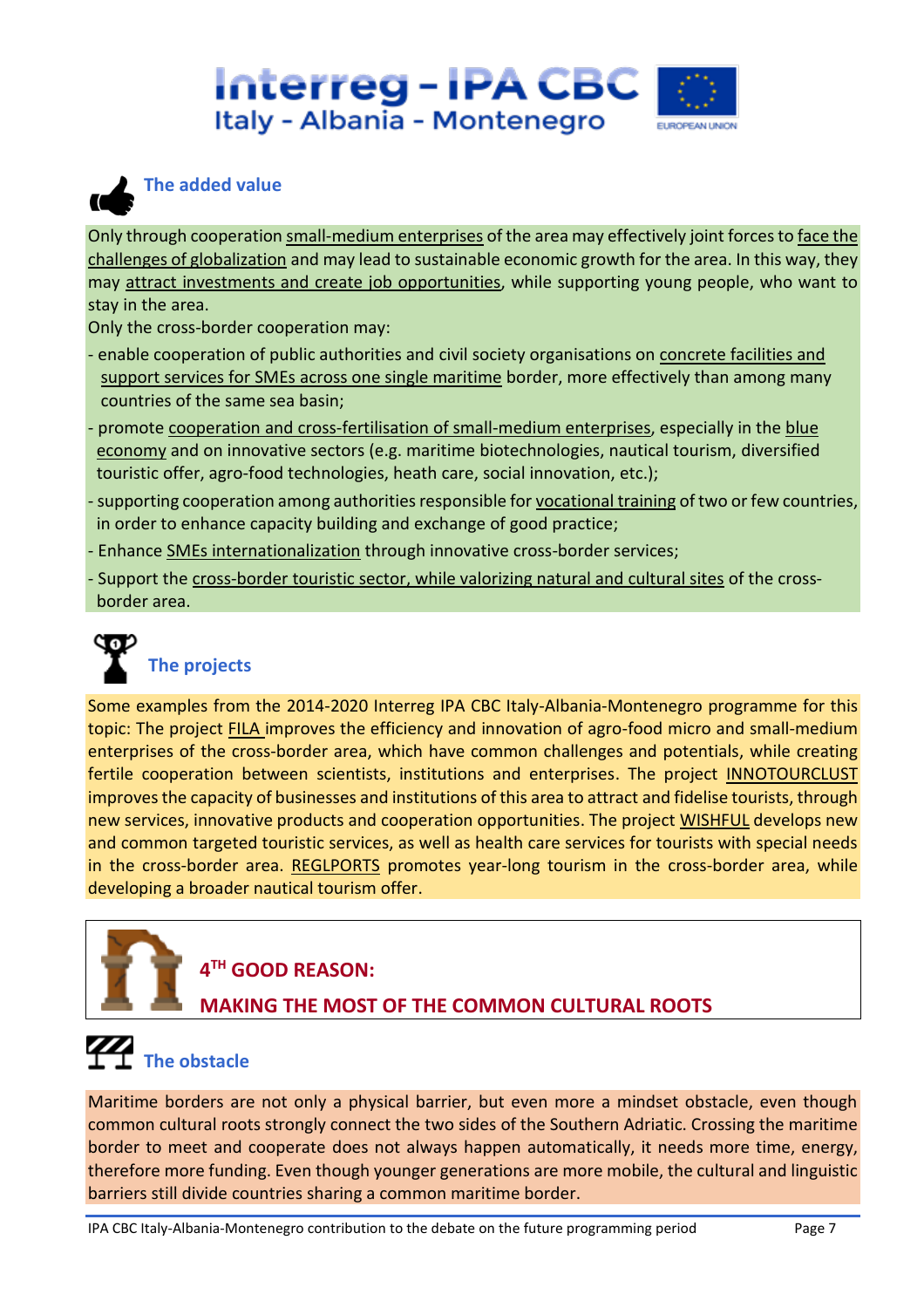



#### **The added value**

Only cross-border maritime cooperation may;

- facilitate sharing of a joint cultural assets and common cultural roots, in order to strengthen the common cultural identity, which is more effective between two countries sharing a single border, than within a larger sea basin area;
- create joint cultural routes in the Southern Adriatic are, which may enhance linkages of the cross border maritime areas and make them recognizable within the wider Sea Basin areas;
- test a joint management of the very rich common material and immaterial cultural heritage by public and private actors, in order to make it more accessible;
- valorize and take advantage of the common roots and traditions, which are evident in the Southern Adriatic area, where populations have always been mobile and several communities still keep the linguistic and cultural traditions of the country of origin on the other side of the Adriatic.

# **The projects**

Some examples from the 2014-2020 Interreg IPA CBC Italy-Albania-Montenegro programme for this topic: The project COMPLICITIES exploits the creative potential of suburbs of cities in the cross-border area, while involving local communities in the development of innovative solutions for urban regeneration and social innovation. The project MONET improves the management of museums in the cross-border area, in order to fully exploit their cultural and touristic potential, while the project ADNICH improves the exploitation of the rich cultural heritage of the cross-border area, through joint theater productions, for the benefit of tourists and locals. The project CIRCE increases the cooperation among audio-visual actors, through joint productions, in order to better exploit the great potential of creative industries and common cultural roots of the cross-border area.



#### **5 TH GOOD REASON:**

#### **GETTING READY FOR JOINING THE EUROPEAN UNION**

## **The obstacle**

Besides the natural and cultural barriers, which naturally go together with a maritime border, on the borders between Member States and Pre-Accession countries there is also an administrative barrier, connected to the still different administrative settings of non-EU countries, being currently adapted to the laws and administrative practices of the European Union, in view of accession. The adoption of the *acquis communautaire* connected to the cohesion policy is a key part of the accession exercise. This barrier is evident not only in the different written rules, but also in the unwritten administrative approaches, mainly due to different institutional and political setting of the recent and less recent history.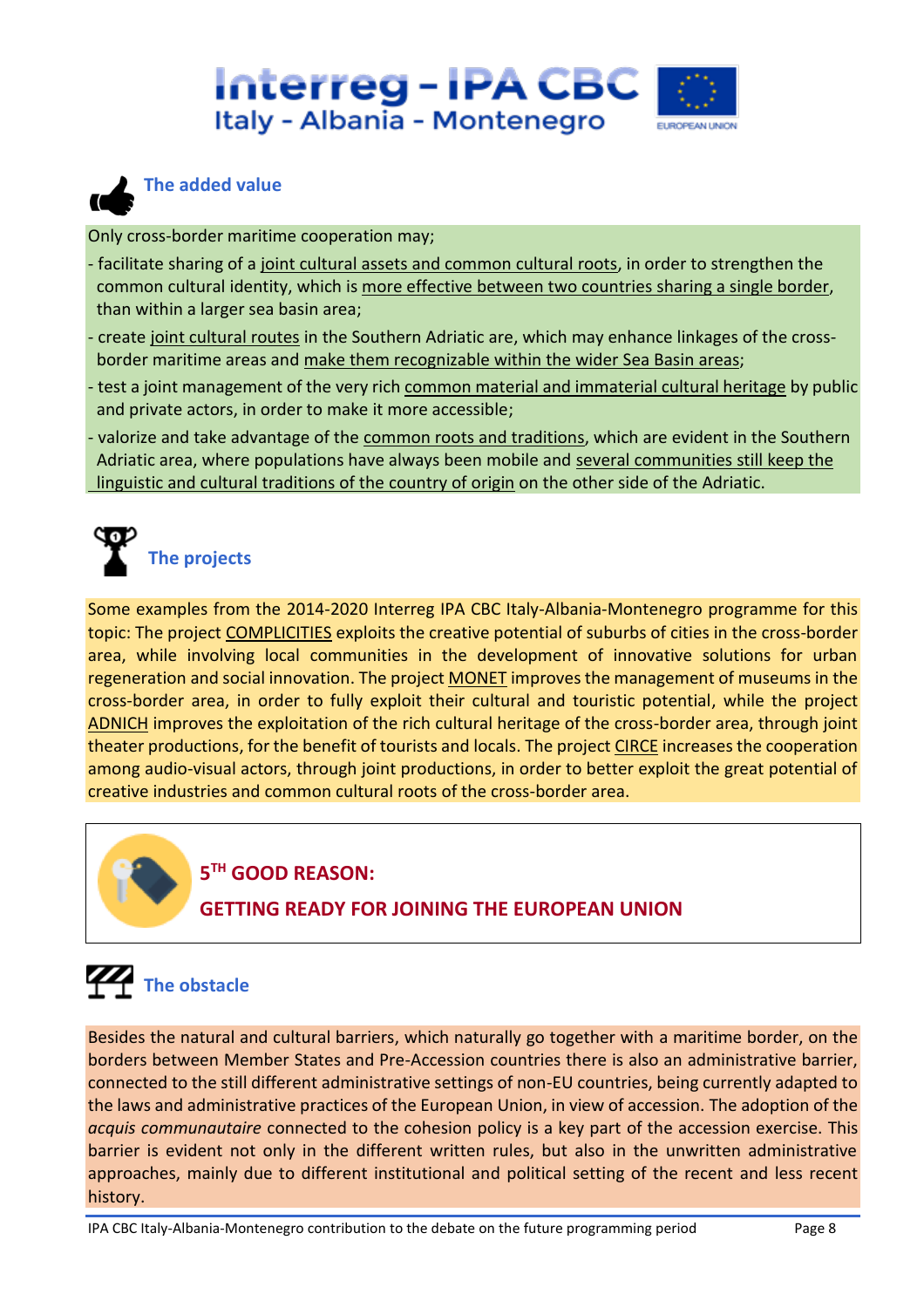



The Interreg IPA CBC programmes widely contribute to a big change for the legal, administrative and mind set of the institutions cooperating, both in the Member States, learning how specific issues are solved by the neighbours of the other side of the border, and in the Pre-Accession Countries, which may get a first-hand knowledge and experience of how the European Union works in practice. Only cooperation may:

- Make the concerned public authorities aware of the practical implications of the legal and regulatory framework of cohesion policy and thus prepare them for accession, in the case of IPA countries or improve the efficiency of existing procedures, in case of MSs;
- Allow the testing of administrative practices and approaches in the day-to-day implementation of programmes and projects;
- Support the authorities in setting up the management and control structures foreseen in the ESI regulations;
- Contribute to the alignment of the national legal and administrative systems with the EU rules;
- Enable EU Countries Authorities to improve their administrative capacities, while becoming aware of the practices of the neighbouring countries.



Some examples from the 2014-2020 Interreg IPA CBC Italy-Albania-Montenegro programme for this topic: The entire programme management, i.e. the Technical Assistance projects, has a primary side effect to enable the Institutions of IPA countries to adapt to the rules and practices of the management of EU funds, such as for example:

- The alignment of IPA CBC rules with the ERDF rules applicable to Interreg programmes;
- The close cooperation and joint responsibility of the Joint Monitoring Committee;
- The set-up of management and control systems in the IPA countries, in line with the EU rules;
- The subsidiary responsibility of the IPA Countries for beneficiaries, failing to deliver and in recovering irregular expenditures.

Moreover, some projects effectively support IPA countries to adopt EU rules, such as the BRE project, which result is the adoption of EU standard and electronic company registers in the IPA countries or the project 3C4SME, which facilitates the access to credit to SMEs in the IPA countries through the future introduction of a cooperative guarantee instrument, successfully tested in the EU Member State.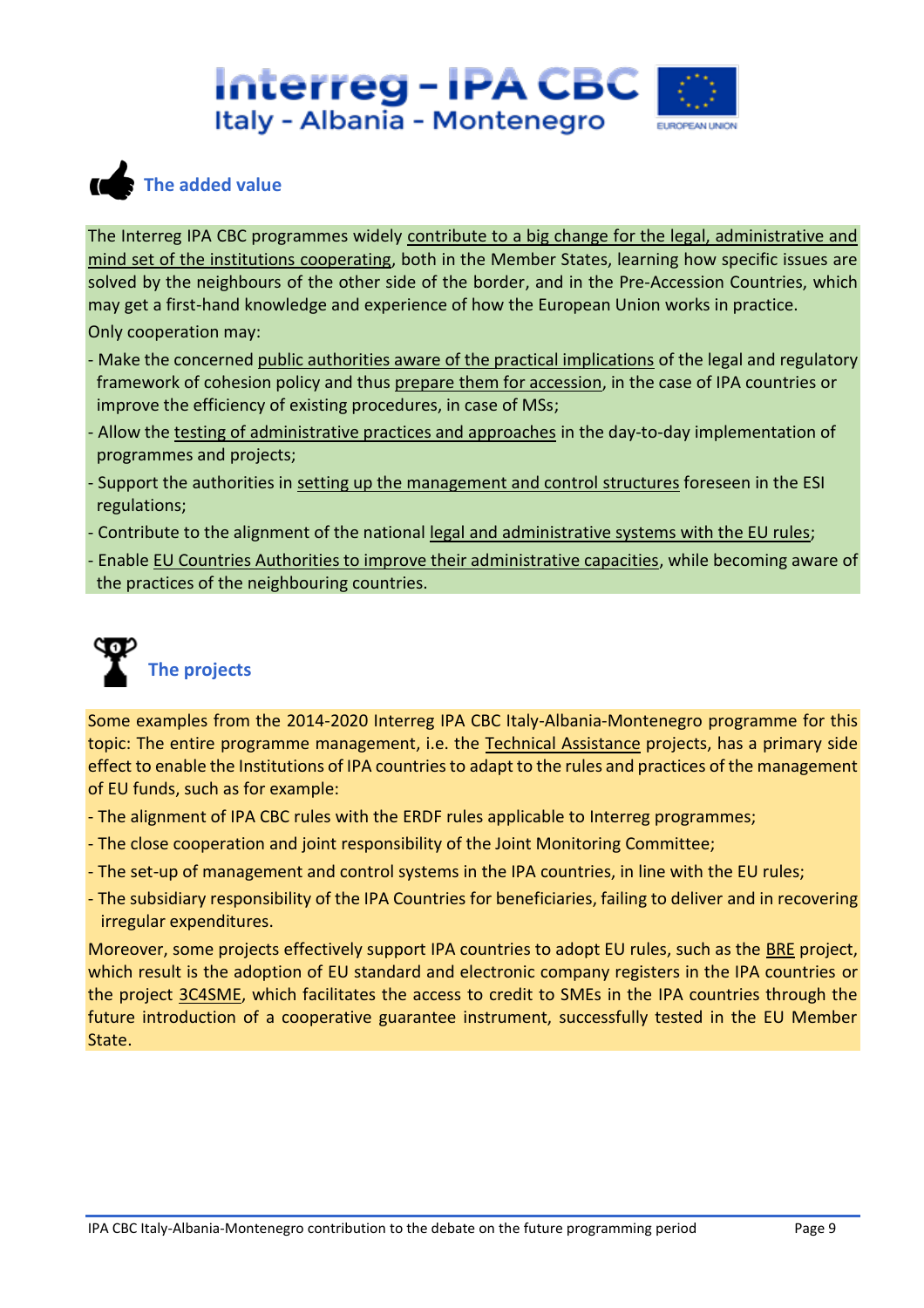## Interreg - IPA CBC Italy - Albania - Montenegro



#### **CONCLUSIONS AND RECOMMENDATIONS**

1. Because of a full alignment of the cross-border cooperation programmes with the goals of the **EU Strategy for the Adriatic and Ionian Region (EUSAIR),** these programmes may widely contribute to the EUSAIR. Both the EUSAIR and the cross-border cooperation programme mutually benefit from each other, the one gaining financing opportunities in a cooperation context, the other gaining more strategic dimension in programming and in project development.

In addition, the cross-border/bilateral dimension may complement the sea basin dimension for all EUSAIR pillars, e.g. making the region more connected not only for the sea basin transport TEN-T routes, but also for cross-border routes; strengthening the blue growth, while exploiting the potential of existing bilateral economic interconnections; enabling effective management of natural and manmade risks and cooperation in case of disasters more effectively for few countries than a transnational area; exploiting the full potential also of common cultural roots shared by only two or few countries of the same sea basin.

2. **Common answers and solutions** are necessary to overcome obstacles, which are specific for the maritime areas, both at Sea Basin / transnational level and within smaller cross-border areas, in relation to:

- accessibility of the territories;
- management of man-made and natural maritime risk;
- difficult cooperation in taking advantage of the blue and green growth opportunities, due to maritime border;
- strengthening of the common cultural roots of the cross-border maritime areas;
- adaptation to the EU rules and practice for the pre-accession countries.

These joint solutions may be only effectively developed if cooperation is promoted and specifically financed through cross-border maritime cooperation. Therefore, the added value of cross-border maritime cooperation needs to be acknowledged as a key aspect for European Territorial Cooperation 2021 – 2027, as well as continuity of the financial allocation needs to be ensured.

3. The effectiveness of the joint solutions to overcome obstacles for maritime cooperation may only be reached in the definition of **geographic cooperation areas**, which take also stock of current successful cooperation networks, as well as of social, economic, cultural and environmental interconnections of the **cross-border functional areas**.

Therefore, the **future geography of European Territorial Cooperation**, and thus of the future Interreg IPA CBC Italy-Albania-Montenegro, shall be based on objective relevance of joint obstacles/challenges and cooperation opportunities of a cross-border area, rather than artificial criteria such as the distance of the coastlines.